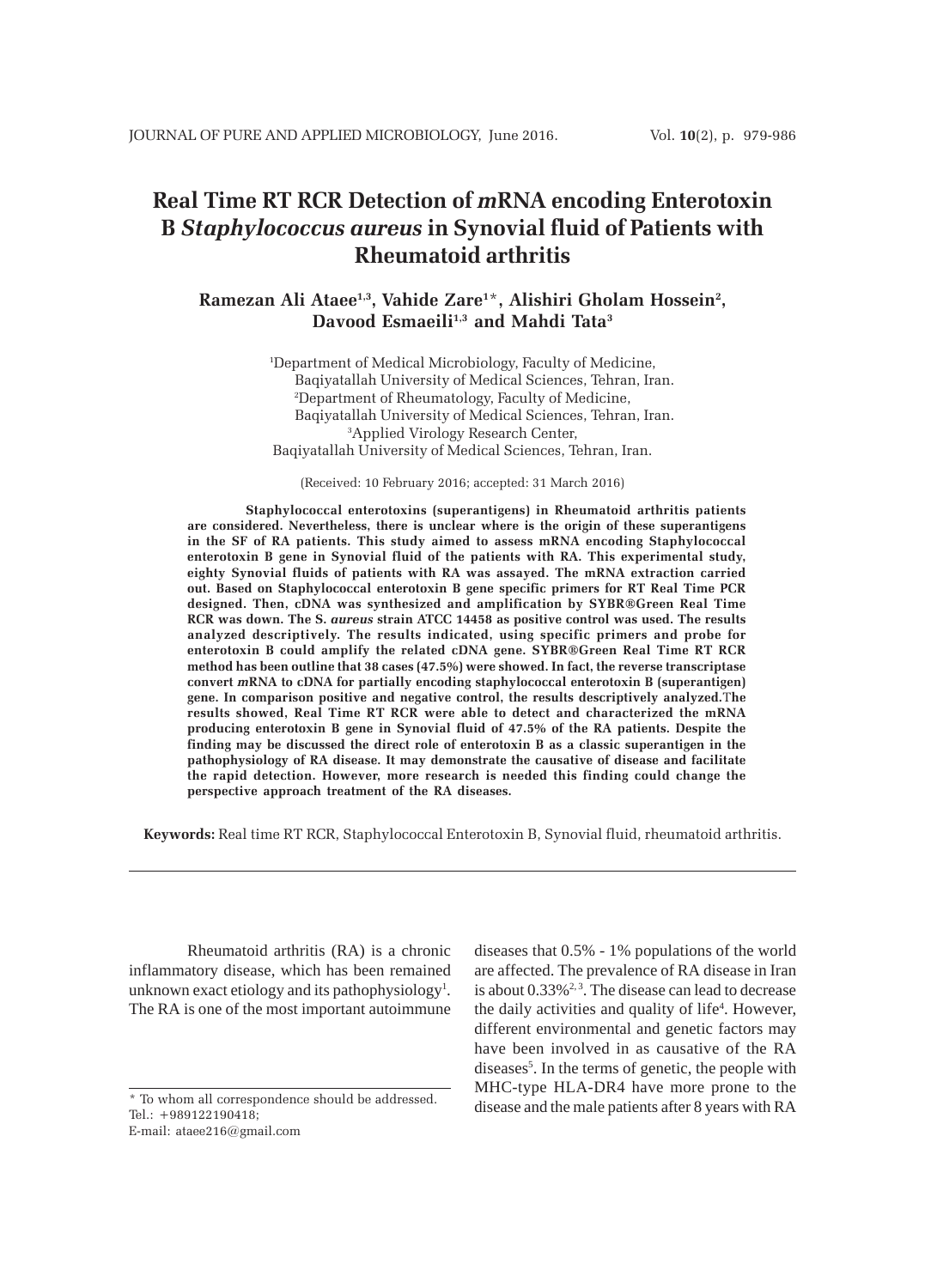has been shown HLA-B27<sup>6</sup>. Among environmental factors, the bacterial and viral agents, nutrition<sup>7</sup>, and hormonal<sup>8</sup> have mentioned. Recently, the results researches revealed that superantigens (SAgs) have also implicated in chronic inflammatory diseases such as psoriasis and rheumatoid arthritis<sup>9-11</sup>. *Staphylococcus aureus* (*S*. *aureus*) SAgs as inflammatory agents attached to MHC II and T cell receptor and lead to release of the large amounts of cytokines including IL-1 and TNF-± which consequent inflammation and damages of tissues occurred<sup>7</sup>. Thus, SAgs are predisposing factors for RA disease<sup>12</sup>. In addition, the superantigenic toxins may play a role in causes of diseases such as Atopic dermatitis, psoriasis, and chronic sinusitis<sup>13</sup>. Few researchers have focused to detect the Enterotoxin C and B genes from clinical isolates of S. *aureus*14, 15. The staphylococcal enterotoxin P, detection, and characterization have reported<sup>16</sup>. Furthermore, recognition of Staphylococcal enterotoxin A (superantigens A) in Synovial fluid of RA children have been discussed<sup>12</sup>. Because of, rapid and accurate detection of causative agents of RA disease can guide to appropriate treatment and decrease the risk of permanent disabilities. So far, several methods for detection of Enteroxins producing gene in body fluid including uniplex PCR<sup>17</sup>, Multiplex PCR<sup>18</sup>, and Sandwich ELISA<sup>19</sup> have reported. Due to published results of Staphylococcal, enterotoxins act as superantigen and causes of inflammation disease. The precise, accurate and rapid identification of superantigens and evaluate of in Synovial fluid has been remained unresolved. However, an exciting and important outline for patients with chronic rheumatoid arthritis is determine and clarified related etiologic agents. Especially, once the body fluids of patients had no identifiable organisms or diagnostic determinants. Despite, several studies have reported gene encoding of SAgs, but the origin was unclear. It is also not clear whether these gene encoding of SAgs are expresse in site of involvement or not? In order to answer the question this study has designed. Thus, the aim of this research was to develop the Real time RT RCR method to detection of mRNA producing enterotoxin B gene in Synovial fluid of RA patients, while the lack of isolation of *S. aureus* bacterium.

#### **MATERIALS AND METHODS**

This experimental study had conducted in Baqiyatallah University of Medical Sciences microbiological department laboratory Tehran Iran. The study protocol approved by the Ethical Committee of the Baqiyatallah University of Medical Sciences, Teheran, IR Iran, on November 29, 2011, with Code No: 24, Paragraph 28. During three years (January 2012- March 2015). Totally, 80 Synovial fluids (SF) samples from patients with RA who had no significant of infectious disease, based on American college of Rheumatology (ACR) criteria, provided by expert rheumatologist. All patients were from different cities of Iran that referred to Baqiyatallah Hospital rheumatology clinic and they have medical records. Because of repeated visits the clinic they agreed to fill consent form and donation synovial fluid sample were enrolled in this study. The samples stored at -80°C until used. The *S. aureus* 14458 ATCC strain used as positive control.

## **Real time RT RCR method Primer and probe Design**

Primers pairs and probes for cDNA synthesis was designed and Real time PCR reaction were performed. The primer was based on the reference sequence of *S. aureus* ATCC 14458, enterotoxin B gene, evaluate by Primer3 software and GenScript Real-time PCR (TaqMan) Primer Design (Table 1) and synthesized by Pishgam Company Iran.

## **Set up of mRNA Extraction from Reference Bacteria**

As a positive control, *S. aureus* ATCC 14458 strain producing enterotoxin B has inoculated to LB broth and incubated in 37 ºC for 18 hours. After that, based on mRNA extraction Ribex kit (Gene All Company), the bacterial mRNA has extracted. Briefly, 0.25 ml of bacterial suspension was add to 0.75 ml of Ribex solution and were pipette for lysis. The homogenates lysate were incubated for 5 minutes in room temperature and then they were centrifuged in  $12000 \times g$  for 10 minutes in 4°C and Colorless supernatant were transferred to a new micro tube. 0.2 ml of Chloroform was added to 0.75 ml of lysate supernatant solution to a new micro tube and they were gently mixed for 15 seconds and were incubated for 2 minutes at room temperature. The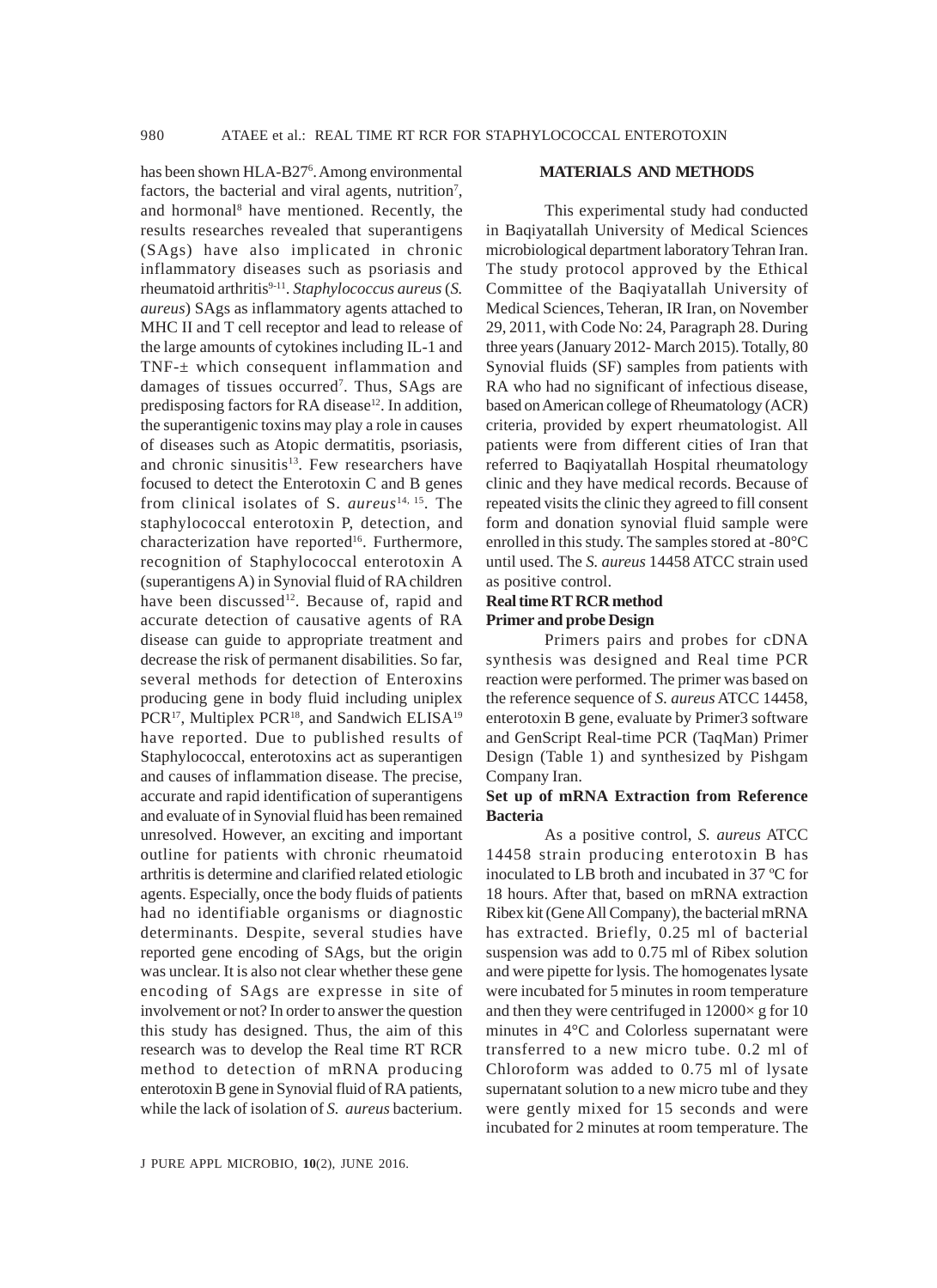solution was centrifuged in  $12000 \times g$  for 15 minutes in 4 °C, and then the aqueous phase was transferred to a new micro tube. 0.25 ml of isopropyl alcohol and 0.125 of 0.8 M sodium citrate were added to aqueous phase separately and ten times by upsidedown were slowly mixed. The samples have placed in room temperature for 10 minutes and then they were centrifuged in 4 °C and Supernatant was discarded. 1 ml of 75% ethanol was added for washing the mass mRNA and then the solution were centrifuged in 7000×g for 5 minutes in 4 °C and the Supernatant was carefully discarded and mass mRNA was air dried for 5 minutes. The resultant mRNA dissolved in DEPC water and was placed for 15 minutes in 56°C. The DNase enzyme were added to above solution in order to remove the DNA contamination. Finally, the amounts of mRNA measured by Nano drop and subjected to cDNA synthesis. The resultants were stored in - 70°C.

## **mRNA Extraction from Synovial fluids Samples**

According to the above protocol, the 80 synovial fluids samples stored in -80ºC were subjected to mRNA extraction and cDNA synthesis separately.

## **cDNA Synthesis**

Based on the manufacture's instruction the cDNA was synthesized as briefly: respectively, 2 and 5 *p*mol from 100 *p*mol stoke solution of specific Forward and Reveres primers and added to 2 ¼l of purified mRNA. In purpose of denaturation of RNA, the solution incubated for 5 min at 65°C, and cooled on ice immediately. After that, 10µl Master Mix RT (Reverse transcriptase) manufactured by Gen all, (Hyrer script RT master mix cat No. 601-710) was added to the tube, and were slowly over a brief centrifuges. Solution was incubated for 1 h at 55° C, and finally reaction stopped with incubation in 95° C water bath for 5 minutes and cooled on ice. 2 units of RNaseH was added to synthesized cDNA and were incubated for 20 min at 37  $\degree$  C. in each case, due to quality control of the results agarose gel electrophoresis was performed.

## **Real time PCR reaction**

Real time PCR reaction was performed using SYBR®Green day. 10 ¼l Master Mix Real Q plu Z master mix (Amplicon; Cat No. A323499), 1¼l of each Real Time primer pairs and probe by concentration of 5 *p*mol, 5¼l of synthesized cDNA and 4¼l water with DEPC quality added to microtubes and the final volume reached 20¼l. Three steps Amplification program was as follows in Corrbet RG 6000 instrument. The initial temperature was 95°C for 15 minutes and then 40 cycles of denaturation at 95°C for 15 seconds, Annealing for 30 seconds at 56°C the final stage in 72°C for 30 seconds. The digital output were monitor and saved.

#### **RESULTS**

#### **Patient's analysis**

In this study, 80 rheumatoid arthritis patients were included. The demographic analysis revealed that the mean age of patients participating was  $52 \pm 13$  years old, with 49 (61%) women and 31 (39%) men. Mean duration of chronic rheumatoid arthritis was 5.2 years. They were all under treatment with steroid, azathioprine, methotrexate, and or biologic drugs.

## **Bacterial** *m***RNA Extraction and cDNA**

The results of *m*RNA extracted and cDNA synthesized from positive control sample of *S. aureus* strain ATCC 14458 that producing enterotoxin B has shown in Figure 1.

The results of optimized Tm of real time PT PCR reactions were determined e" 77.2°C for positive control (No. 27 bright purple color). The results of real time RT PCR a number of synovial fluids samples of patients with RA is shown in Figure 2. In the right table, the real time RT PCR synovial fluid samples with TM above 77.2°C indicated the presence of mRNA encoding enterotoxin B of S*taphylococcus aureus*. Out of 80 samples of synovial fluid of patients suffering from RA, 38 cases (47.5%) of synovial fluid sample have shown enterotoxin B *m*RNA by converting to cDNA. The results of positive reaction (cDNA gene amplification) by Real Time PCR methods were shown in Figure 3.

The results of one run Real Time RT PCR including 20 samples can be seen in Figure 3, after the fifteen cycles of Real Time RT PCR amplification reaction and depending of initial gene copy number and reaction conditions the maximum out coming were on 30 to 40 cycles. The horizontal lines with threshold near zero indicate the absence of the target gene in the samples. While, the ascending sigmoid curve line showed the presence of the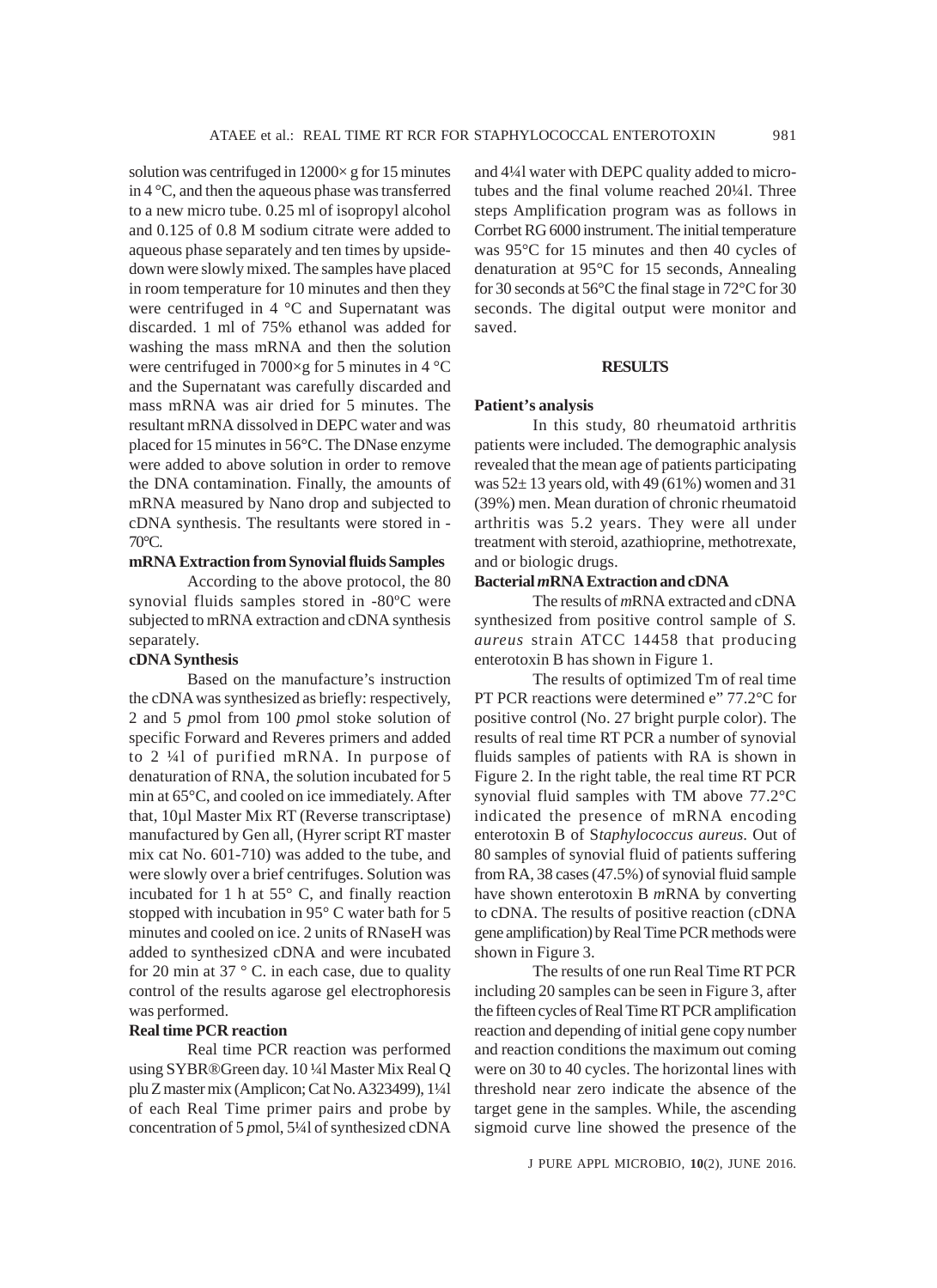| Name                               | Sequence                                                                                                                                              | Strand                        | Modification    |
|------------------------------------|-------------------------------------------------------------------------------------------------------------------------------------------------------|-------------------------------|-----------------|
| Query-L<br>Ouery-R                 | The cDNA synthesis primers Set: Amplicon Size $= 165$<br>TGTATGTATGGTGGTGTAAC<br>ATAGTGACGAGTTAGGTA<br>Real-Time PCR Primer Set: Amplicon Size = $70$ | Forward<br>Reveres            |                 |
| $Query-L1$<br>Ouery-R1<br>Ouery-P1 | <b>GCAGAGAGTCAACCAGATCCT</b><br>TTTCCATCAAACCAGTGAATTT<br><b>TCGCTTTGTGCAACTCATCTGGTTT</b>                                                            | forward<br>reverse<br>reverse | 5'Fam - 3'Tamra |

Table 1. Characteristics of Primers and Probes used in this study



**Fig. 1.** Gel electrophoresis of Real time RT PCR product from cDNA synthesized based on *S. aureus* mRNA optimization. Lines 1, 5 and 6 are negative control. Line 2 DNA marker 100 bp. Lines 3 and 4 is positive control.The sequencing of the Real Time PCR products confirms the accuracy of the results

target gene and amplifications. The finding results confirmed by electrophoresis.

## **DISCUSSION**

However, the role of the Staphylococcus and Streptococcus toxins in pathogenesis of infectious diseases has discussed<sup>20</sup>. The pathophysiology of bacterial exotoxins impact remains unresolved. Several studies have pointed out the role of staphylococci producing toxins in pathogenesis of acute form of the inflammatory diseases. For example, the role of these toxins in Kawasaki and atopic dermatitis has discussed<sup>21</sup>. The researches results have showed that bacterial SAgs may have a role in chronic sinusitis and nasal polyposis<sup>22, 23</sup>. A research result has pointed out to pathogenicity of staphylococcal enterotoxins  $(SAgs)$  in the airway inflammation<sup>24</sup>.



**Fig. 2.** The results of optimized reaction for TM Real Time RT PCR peak assay for Staphylococcal Superantigen (Enterotoxin B) detection in the synovial fluids of patents with RA have shown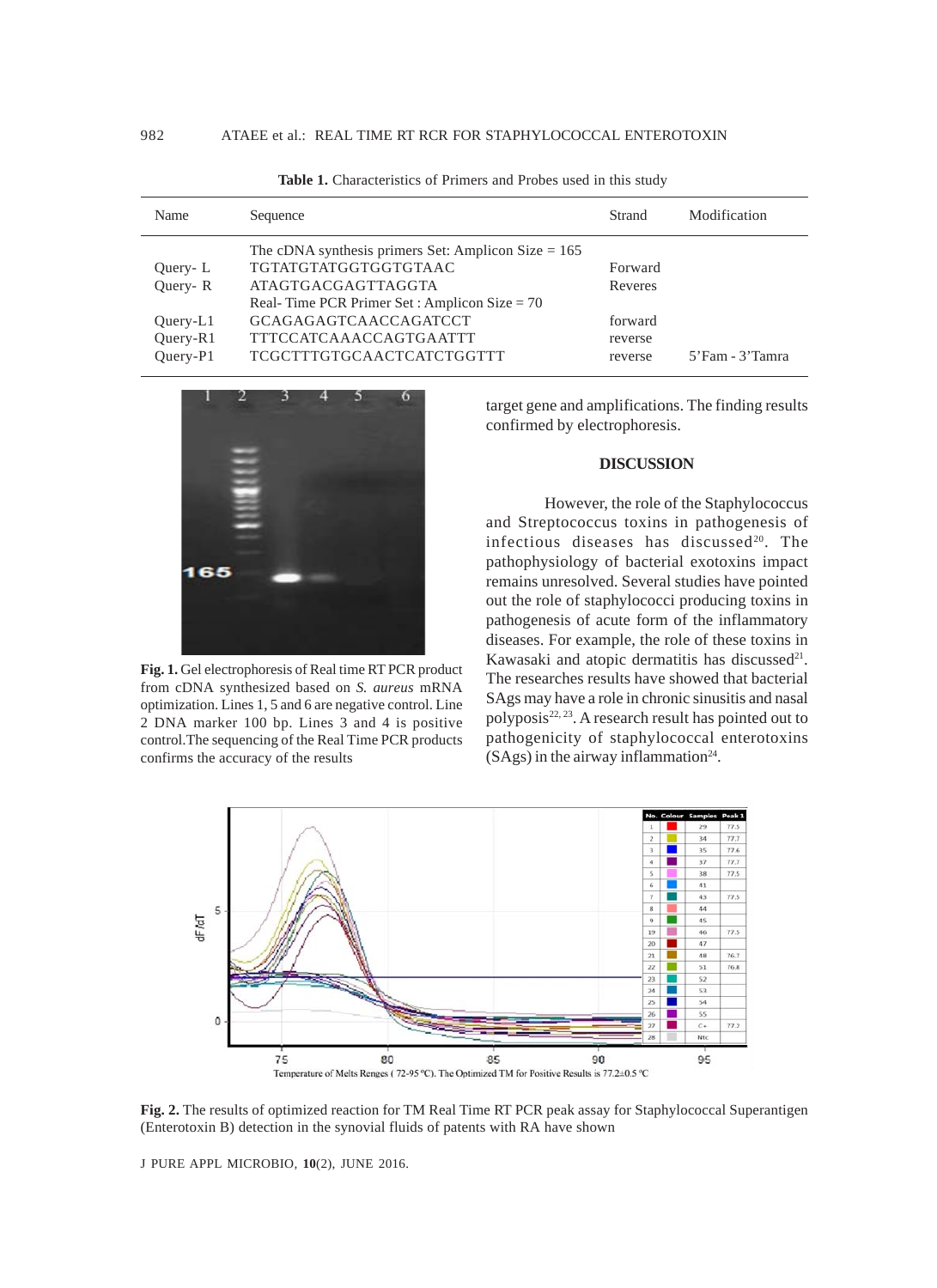

**Fig. 3.** An example of device-normalized optimization of the Real Time RT PCR reaction for Staphylococcal SAgs (Enterotoxin B) detection in the synovial fluids of patents with RA are shown

Staphylococci producing enterotoxins have isolate from patients with psoriasis and atopic erythroderma and compare the results with healthy individuals25. In addition, isolating staphylococcal producing enterotoxin B in clinical samples was reported<sup>15</sup>. Enterotoxins production from Coagulase Negative Staphylococci (CoNS) isolated from Cerebrospinal fluid were explored<sup>26</sup>. Furthermore, Enzyme-linked immunosorbent assay (ELISA) was used to detect staphylococcal SAgs in the synovial fluids of seronegative rheumatoid arthritis patients and immunoblot confirming has reported<sup>27</sup>. However, detection of staphylococcal enterotoxin A, B, C, D and E from synovial fluid of patients with rheumatoid arthritis by PCR were reported. Of course, not only the staphylococcal SAgs in SF of patients with RA have investigated but also other superantigens, such as Mycoplasmas in SF of RA patients by frequency of 53.4% were reported<sup>28, 29</sup>. Detection of exotoxins producing bacteria in clinical samples is not surprising. However, there is controversial and noteworthy, why in non- acute disease and in absence of bacteria, different toxins being recognized. Where is the resources of toxins production?.

The previous researches findings have erased several important questions. Why in absence of the bacteria? The enterotoxins (SAgs) and its encoding genes were detectable. For response this question, the Real Time RT PCR methods have set up. The 80 synovial fluids

samples of RA patients have tested. Our study showed the mRNA encoding staphylococcal enterotoxin B in the SF of patients. This finding may explain the causality serogenative rheumatoid arthritis of some patients<sup>30.</sup>

Because of, these exotoxins have ability to activate the immunological reactions with resultant cytokines storm.

On the other hand, despite negative culture of Staphylococcal species, the presence of mRNA encoding staphylococcal enterotoxin B (superantigen B) was existed. The results of current study suggest one-step closer to find out the origin of staphylococcal enterotoxins in the SF of RA patients. Because of, the results of this study described two points that are more important. First, staphylococcal enterotoxin B DNA has expression in local of inflammation. Secondly, this finding induced two important hypotheses.

- a) The possibility of the normal form of staphylococcal producing enterotoxin converted to fastidious and or non- cultivable form of the bacteria.
- b) Other hypothesis is that the possibilities of plasmids carrying genes encoding staphylococcal enterotoxins and penetrate into the synovial tissue cell and expression.

The approval of both hypothesis required further investigation with evidence immuneelectron microscopy.

However, based on the result of this study out of 80 samples of synovial fluid of patients suffering from RA, 38 (47.5%) of them have shown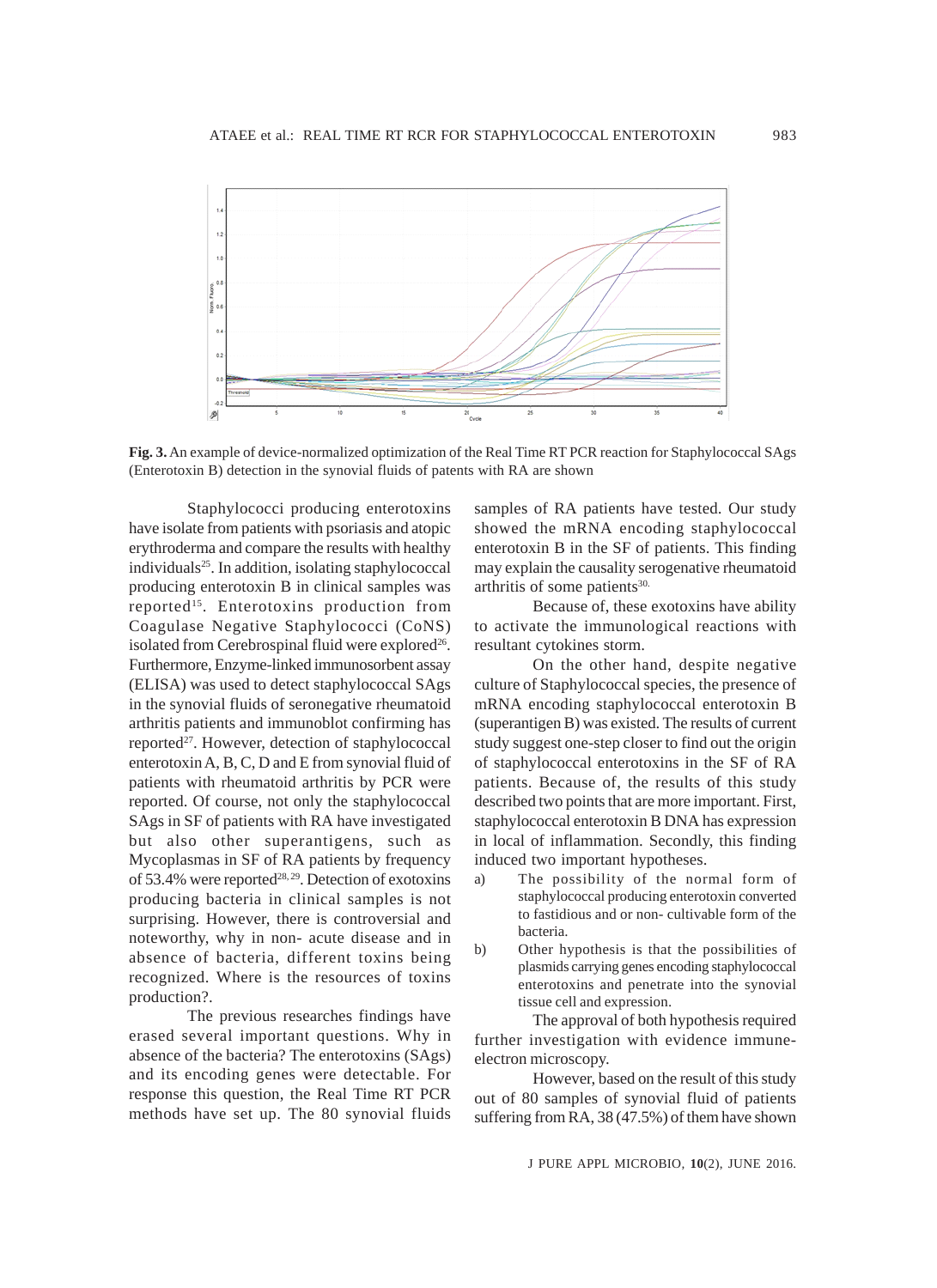984 ATAEE et al.: REAL TIME RT RCR FOR STAPHYLOCOCCAL ENTEROTOXIN

enterotoxin B *m*RNA existence separately. This finding was differing from the Nourbakhsh study results (47.5% vs 18%). These differences may be reflecting the more reliability of molecular method RT Real Time PCR used in this study. In addition, there was no correlation between detected the staphylococcal SAgs with positive cultures of *S. aureus* from synovial fluids of patients with  $RA^{12}$ . Despite, the current research conducted in order to assay the synovial fluids samples of non-septic rheumatoid arthritis patients. Several researchers had investigated the etiologic agents of septic arthritis in children. They showed that, in 23% of suspected patients the 16sDNA of bacterial genomic from synovial fluid was detected<sup>31</sup>. Clinical aspects have demonstrated many differences between rheumatoid arthritis and septic arthritis. This study investigates the SF patients with RA while a few researchers have reports the finding results from SF septic arthritis patients. Therefore, no available similarity is there between the results of this study with other reported studies. Because of, the diseases were different.

Staphylococcal SAgs may play an important role in pathophysiology of inflammatory disease such as RA. While, is not possible isolated bacteria from the synovial fluid of patients. Because of, bacteria named non-cultivable or Viable-But-Non culture able-State (VBNC) reported<sup>32</sup>. Thus, it is necessary designing rapid and simple technique to identify the superantigenic exotoxins in the synovial fluid or blood of patients. Further study is requiring for determined the roles of the other bacterial SAgs such as *Prevotella copri*33 in SF of RA patients.

In conclusion, this study result suggests possible role of Staphylococcal SAgs in the pathophysiology of RA as an autoimmune disease. Due to this reason, rapid identification and treatment of the disease caused by these organisms may prevent the autoimmune system activation of the patients. This finding may provide specific and appropriate cure for some patients with RA. Bacteriological assay of synovial fluid of patients with RA is laborious and time consuming. However, set up the fast and easy method to detect exact etiology of RA patients may provide specific treatment. Hence, there is a relative lack of available information. Further studies with larger sample size is needed this areas of RA patients.

## **ACKNOWLEDGEMENTS**

The authors would like to thank the Deputy of the Clinical Development Medical Center of Baqiyatallah Hospital for the help of the staff members.

## **REFERENCES**

- 1. Eftekharian M. Risk factors for rheumatoid arthritis: Level of education, tonsillectomy and appendectomy *. Marmara Medical Journal,* 2013; **26**:30-33.
- 2. Davatchi F et al. The prevalence of musculoskeletal complaints in a rural area in Iran. *Clin Rheumatol,* 2009; **28**: 1267-1274.
- 3. Jamshidi AR, Tehrani BA, Roknsharifi S, Akhlaghi M, Salimzadeh A, Davatchi F. Estimating the prevalence and disease characteristics of rheumatoid arthritis in Tehran: A WHO -ILAR COPCORD Study (from Iran COPCORD study, Urban Study stage 1). *Med J Islam Repub Iran* 2014; **28**:93.
- 4. Lee J, Kim SH, Moon SH, Lee EH. Measurement properties of rheumatoid arthritis-specific quality-of-life questionnaires: systematic review of the literature. *Qual Life Res,* 2014; **23**:2779- 91.
- 5. Reckner Olsson A, Skogh T, Wingren G. Comorbidity and life style,reproductive factors, and environmental exposures associated with rheumatoid arthritis. *Ann Rheum Dis,* 2001; **60**: 934–9. doi:10.1136/ard.60.10.934.
- 6. Kallbeg H, Padyukov L, Plenge RM. Gene– gene and gene–environment interactions involving HLA-DRB1, PTPN22, and smoking in two subsets of rheumatoid arthritis. *Am J Hum Genet,* 2007; **80**:867–75. doi: 10.1086/ 516736.
- 7. Balandraud N, Meynard, JB, Auger I. Epstein-Barr virus load in the peripheral blood of patients with rheumatoid arthritis: Accurate quantification using real-time polymerase chain reaction. *Arthritis Rheum,* 2003; **48**:1223–8. doi: 10.1002/art.10933.
- 8. Heikkilä R, Aho K, Heliövaara M. Serum androgen-anabolichormones and the risk of rheumatoid arthritis. *Ann Rheum Dis,*1996; **57**: 281–5. doi: 10.1136/ard.57.5.281.

9. Li J, Yang J, Lu YW, Wu S, Wang MR, Zhu JM.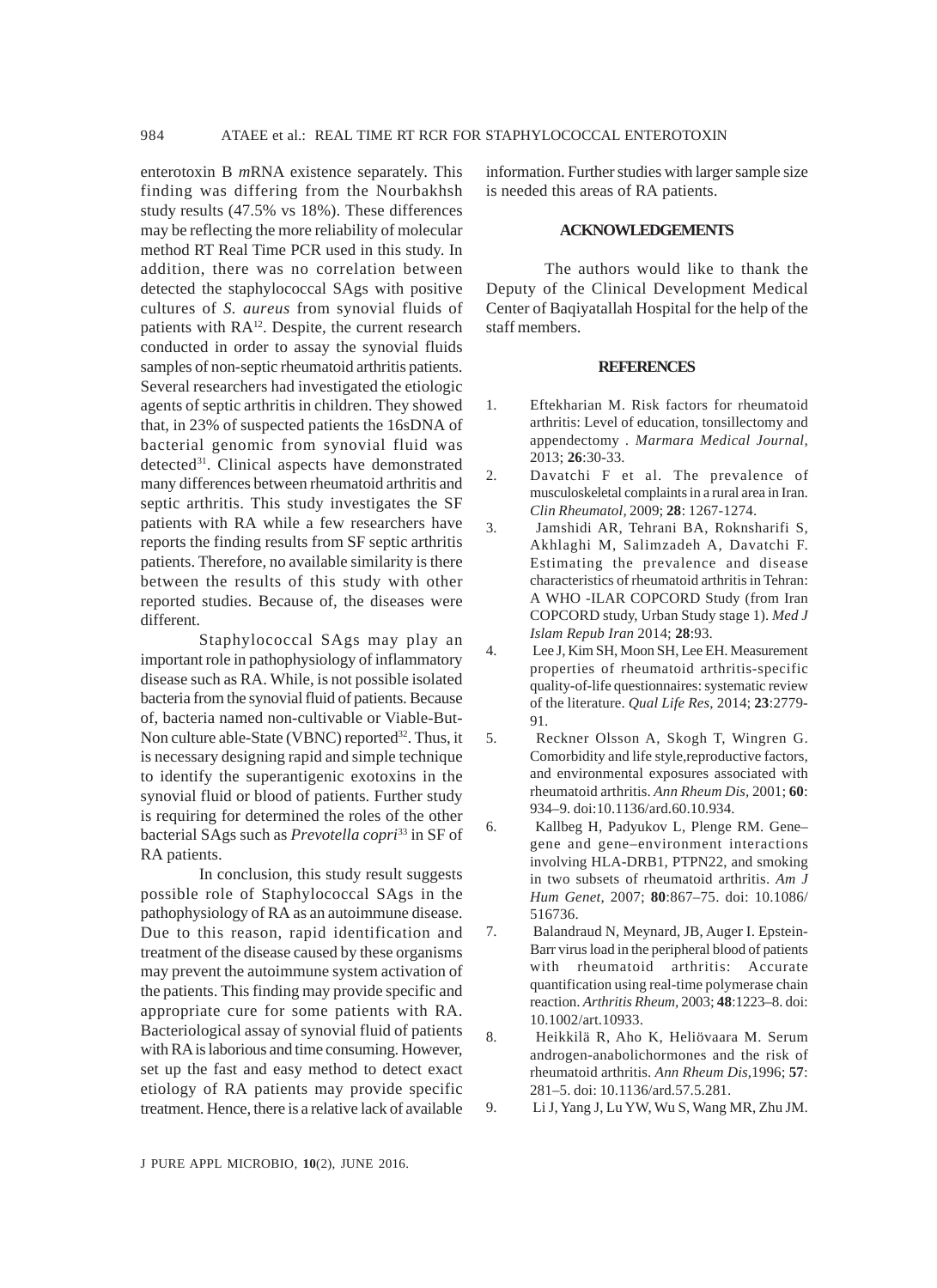Possible Role of Staphylococcal Enterotoxin B in the Pathogenesis of Autoimmune Diseases. *Viral Immunol,* 2015; **28**(7):354-9. doi: 10.1089/ vim.2015.0017.

- 10. Ataee RA, Ataee MH, Alishiri GH, Esmaeili D. Staphylococcal enterotoxin C in synovial fluid of patients with rheumatoid arthritis. *Iran Red Crescent Med J,* 2014; **16**:e16075.
- 11. Torres BA, Kominsky S, Perrin GQ, Hobeika AC, Johnson HM. Superantigens: the good, the bad, and the ugly. Exp Biol Med (Maywood ), 2001; **226**:164-76.
- 12. Noorbakhsh S. Identification of bacterial antigen& superantigens in synovial fluid of patients with arthritis .*Tehran university medical jornal*, 2012; **70**(1): 41- 48.
- 13. Yarwood JM,Leuny DY,Schlivert PM. Evidence for involvement of bacterial superantigens in psoriasis,aptopic dermatitis and Kawasaki syndrome. *FEMS microbial let*, 2000; **192**(1): 1-7.
- 14. Ataee RA, Kamali M, Karami A, and Ghorbani M. Standardization of molecular diagnostic of the EntC S. aureus isolated from human infection and determine its sequence. *Iranian journal of military medicine .Autumn,* 2012; **14**(3): 226- 235.
- 15. Ataee RA , Kamali A, Morteza Izadi, Aref Aghania, Ataee MH.. Molecular screening of Staphylococcal entrotoxin B in clinical isolated *.Cell J.Fall* . **13**(3):87 92.
- 16. Ataee RA ,Hedaiati M, Khanshan R, Ataee MH. *Molecular screening of Staphylococcal entrotoxin P encoding gene from clinical isolates* .*Jundishapur jornal of microbiology,* 2012*;* **6**(5):e 6365.
- 17. Johnson WM, Tyler SD, Ewan EP, Ashton FE, Pollard DR, Rozee KR. Detection of genes for entrotoxins , exfloiative toxins and toxic shock syndrome toxin 1 in Staphylococcus aureus by PCR.Jornal of microb . *J Clin Microbiol*. 1991; **29**(3): 426–430.
- 18. Mehrota M ,Wang G,Wendy M. Multiplex PCR for detection gene Staphylococcus aureus entrotoxins ,exfoliative toxin, TSST1 and methicillin resistance.*Jornal of clinical microbiology* ,2000; (38)3: 1032- 1035.
- 19. Kuang H, Wang W, Xu L, Ma W, Liu L, Wang L, Xu C. Monocolonal antibody base sandwich ELISA for the detection of SEA. *Environmental research and public helth*, 2013;.**10**(4): 1598- 1608.
- 20. Floret D .Clinical aspects of streptococcal and staphylococcal toxinic diseases .*Arch Pediatr,* 2001; 8(Suppl 4):762s-78s.
- 21. Yarwood JM, Leung DY, Schlievert PM. Evidence for the involvement of bacterial superantigens in psoriasis, atopicdermatitis, and Kawasaki syndrome. *FEMS Microbiol Lett,*2000; **192**(1):1-7.
- 22. Tripathi A, Kern R, Conley DB, Seiberling K, Klemens JC, HarrisKE, et al. Staphylococcal exotoxins and nasal polyposis: analysis systemic and local responses*. Am J Rhinol,* 2005; **19**(4):327-33.
- 23. Tripathi A, Conley DB, Grammer LC, Ditto AM, Lowery MM,Seiberling KA, et al. Immunoglobulin E to staphylococcal and streptococcal toxins in patients with chronic sinusitis/nasal polyposis. *Laryngoscope,* 2004; **114**(10):1822-6.
- 24. Bachert C, Gevaert P, van Cauwenberge P. Staphylococcus aureus superantigens and airway disease. *Curr Allergy Asthma Rep,*2002; **2**(3):252-8.
- 25. Tomi NS, Kränke B, Aberer E. Staphylococcal toxins in patients with psoriasis, atopic dermatitis, and erythroderma, and in healthy control subjects. *J Am Acad Dermatol*, 2005; **53**(1):67-72.
- 26. Ataee RA, Mehrabi-Tavana A, Izadi M, Hosseini SMJ, Ataee MH. Bacterial Meningitis: a new risk factor. JRMS. 2011; **16**(2): 207-210.
- 27. Ataee RA, Alishiri GH, Mohoseni- Moghadam Z, Latifi AM and Ataee MH. Enzyme-linked Immunosorbent Assay for Detection Staphylococcal Enterotoxins in Synovial fluid of heumatoid Arthritis patients. Journal of Pureand Applied Microbiology 2013; **7**(2): 1113- 1119.
- 28. Golmohammadi R, Ataee RA, Alishiri GH, Mirnejad R, Mehrabi Tavana A, et al. Design of PCR-based method for detection of a geneencoding Mycoplasma arthritidis mitogen superantigen in synovial fluid of rheumatoid arthritis patients. Iranian J Microbiol. 2014; **6**:  $415 - 420$ .
- 29. Ataee RA, Golmohammadi R, Alishiri GH, Mirnejad R, Esmaeili D, Jonaidi-Jafari N. Simultaneous Detection of Mycoplasma pneumoniae, Mycoplasma hominis and Mycoplasma arthritidis in Synovial Fluid of Patients with Rheumatoid Arthritis by Multiplex PCR. Archives of Iranian Medicine 2015; **18**(6): 345- 350.).
- 30. Ataee RA, Alishiri GH, and Ataee MH. Laboratory characteristics of a prospective of patients with rheumatoid arthritis: new biomarkers for diagnosis. *Journal of Health Policy and Sustainable Health* 2015; **2**: 153-159